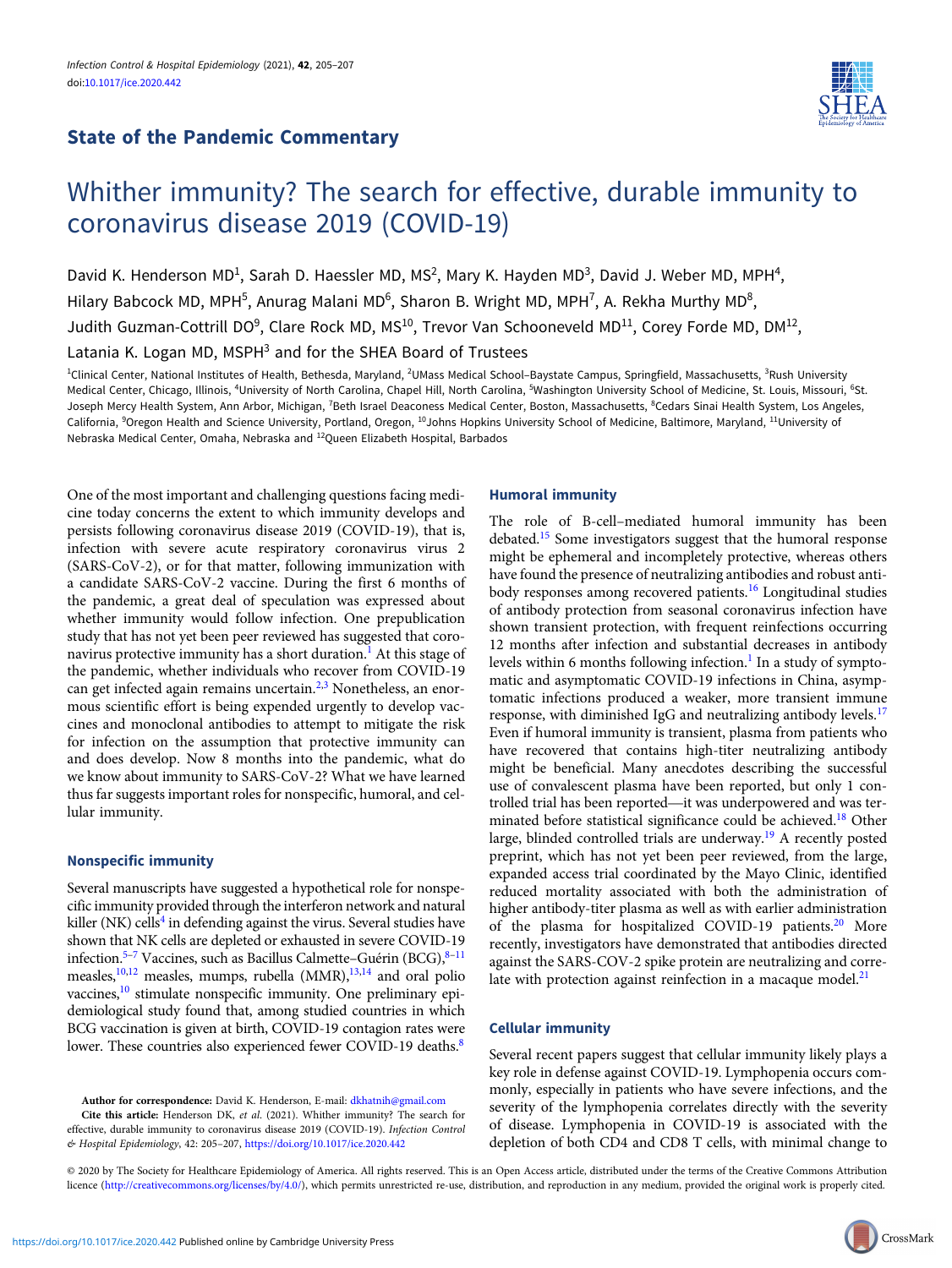<span id="page-1-0"></span>the CD4:CD8 ratio.<sup>[22](#page-2-0)</sup> Whether lymphopenia relates to the sequestration of T lymphocytes in sites of active infection or active destruction of T cells is not yet completely clear. One investigator has suggested that the varied presentations of the disease in patients with COVID-19 could be related to some extent to CD8+ T-cell memory of other coronaviruses.<sup>[23](#page-2-0)</sup> Sekine et al,<sup>[24](#page-2-0)</sup> in a paper that has not yet been peer reviewed, evaluated individuals who had asymptomatic or very mild COVID-19 and found vigorous memory T-cell responses in both populations. Interestingly, they also detected SARS-CoV-2–specific T cells in seronegative family members. This paper did not address the extent to which cross immunity to prior seasonal coronavirus infections may have played a role in their findings.

LeBert et al<sup>[25](#page-2-0)</sup> demonstrated that COVID-19 induces durable T-cell immunity to a SARS-CoV-2 structural protein. Grifoni et al<sup>[26](#page-2-0)</sup> assessed the virus to identify aspects of viral proteins that they predicted would likely stimulate T cells effectively. They then exposed cells from 10 recovered COVID-19 patients to these viral protein fragments. All 10 patients had helper T cells that responded to the SARS-CoV-2 spike protein. In addition, 7 of the 10 patients responded to stimulation with these protein fragments by producing virus-specific killer T cells.[26](#page-2-0) Similarly, in a preprinted paper, Braun et al.<sup>[27](#page-2-0)</sup> found helper T cells that could target the spike protein in 15 of 18 patients hospitalized with COVID-19. These latter 2 papers, as well as a paper by Mateus et al, $^{28}$  $^{28}$  $^{28}$  identified cells reactive with SARS-CoV-2 proteins in healthy individuals who had not been exposed to COVID-19. Also, 2 of these papers suggest that these responses likely represent cross-reactive T-cell recognition between seasonal coronaviruses and SARS-CoV-2. $26,28$ 

## Animal challenge studies

Two recently published studies, one peer reviewed $^{21}$  $^{21}$  $^{21}$  and the other posted as a preprint,<sup>29</sup> have demonstrated that macaques infected with SARS-CoV-2 are resistant to reinfection with the same viral isolate following recovery from their initial infection. In the former study, macaques that had recovered from a laboratory-induced COVID-19 and were rechallenged with the same inoculum demonstrated a 5  $log_{10}$  reduction in median viral loads in bronchoalveolar lavage and nasal mucosa compared with levels detected during their primary infections. In both studies, high levels of neutralizing antibodies were detected following rechallenge. Neither study assessed the cellular immune responses of the macaques in detail.

#### Clinical experience to date

Several studies provide some evidence that clinical infection, and even mild infection, can produce a protective immune response. One study evaluated a COVID-19 outbreak that occurred on a fish-ing vessel.<sup>[30](#page-2-0)</sup> The outbreak attack rate was 85% (104 of 122 crew members); however, 3 crew members who were known to have neutralizing antibodies before departure remained uninfected. Thus, these 3 individuals who were known before the outbreak to have robust antinucleoprotein antibody responses and neutralizing antibodies were apparently protected from infection. Two recently preprinted studies that have not yet been peer reviewed have also detected robust neutralizing humoral responses among patients who have recovered from COVID-19.<sup>31,32</sup> Finally, although some cases of possible reinfection with SARS-CoV-2 have been reported,<sup>[33](#page-2-0)</sup> such cases are rare, and none of these cases has been definitely proved to represent de novo reinfection. A Centers for Disease Control and Prevention (CDC) website states

clearly that they are not aware of any confirmed reports of COVID-19 reinfection occurring within 90 days of the primary infection. $34$ The absence of documented reinfections indirectly argues for at least short-term protective immunity in recovered individuals.

In summary, although far from conclusive, the studies of natural, humoral, and cellular immunity, when considered in context with the findings from the animal rechallenge studies, provide substantial encouragement for the concept that recovery from COVID-19 is associated with a robust immune response that includes both humoral and cell-mediated responses. We will not know definitively whether prior infection or vaccine response confers immunity until a sufficient number of previously infected or vaccinated persons are exposed to the virus. The animal rechallenge studies suggest a likely protective host response. In support of this latter concept, thus far into the pandemic, few, if any, cases of COVID-19 reinfection have been documented. Altmann and Boyton<sup>[35](#page-2-0)</sup> have argued that, based on experience with both SARS-CoV-1 and MERS, humoral responses may be relatively short-lived, and that T-cell responsiveness is potentially more durable. Recently, investigators have found durable T-cell help in those recovered from COVID-19.[26](#page-2-0) Taken together, all these findings point optimistically toward the development of successful vaccines against COVID-19.

Acknowledgments. The authors acknowledge the assistance of the SHEA Executive Office Staff in the preparation of this manuscript.

Financial support. No financial support was provided relevant to this article.

Conflicts of interest. All authors report no conflicts of interest relevant to this article.

\*Since this manuscript was submitted, a few cases of SARS-CoV-2 re-infection have been well documented.<sup>[36](#page-2-0)-[38](#page-2-0)</sup> Based on the experience with seasonal coronaviruses, such reinfections were anticipated. The fact that such cases are documented infrequently provides indirect evidence for durable immunity.

#### References

- 1. Edridge AWD, Kaczorowska J, Hoste ACR, et al. Human coronavirus reinfection dynamics: lessons for SARS-CoV-2. medRxiv 2020. doi: [10.1101/](https://doi.org/10.1101/2020.05.11.20086439v2) [2020.05.11.20086439v2](https://doi.org/10.1101/2020.05.11.20086439v2).
- 2. Test for past infection (antibody test). Centers for Disease Control and Prevention website. [https://www.cdc.gov/coronavirus/2019-ncov/testing/](https://www.cdc.gov/coronavirus/2019-ncov/testing/serology-overview.html) [serology-overview.html.](https://www.cdc.gov/coronavirus/2019-ncov/testing/serology-overview.html) Updated June 30, 2020. Accessed July 9, 2020.
- 3. Interim guidelines for COVID-19 antibody testing in clinical and public health settings. Centers for Disease Control and Prevention website. [https://www.cdc.gov/coronavirus/2019-ncov/lab/resources/antibody-tests](https://www.cdc.gov/coronavirus/2019-ncov/lab/resources/antibody-tests-guidelines.html)[guidelines.html](https://www.cdc.gov/coronavirus/2019-ncov/lab/resources/antibody-tests-guidelines.html). Updated August 1, 2020. Accessed September 9, 2020.
- 4. Market M, Angka L, Martel AB, et al. Flattening the COVID-19 curve with natural killer cell based immunotherapies. Front Immunol 2020;11:1512.
- 5. Akbari H, Tabrizi R, Lankarani KB, et al. The role of cytokine profile and lymphocyte subsets in the severity of coronavirus disease 2019 (COVID-19): a systematic review and meta-analysis. Life Sci 2020:118167.
- 6. Bordoni V, Sacchi A, Cimini E, et al. An inflammatory profile correlates with decreased frequency of cytotoxic cells in COVID-19. Clin Infect Dis 2020. doi: [10.1093/cid/ciaa577.](https://doi.org/10.1093/cid/ciaa577)
- 7. Gan J, Li J, Li S, Yang C. Leucocyte subsets effectively predict the clinical outcome of patients with COVID-19 pneumonia: a retrospective case-control study. Front Public Health 2020;8:299.
- 8. Covian C, Retamal-Diaz A, Bueno SM, Kalergis AM. Could BCG vaccination induce protective trained immunity for SARS-CoV-2? Front Immunol 2020;11:970.
- 9. Gursel M, Gursel I. Is global BCG vaccination-induced trained immunity relevant to the progression of SARS-CoV-2 pandemic? Allergy 2020;75:1815–1819.